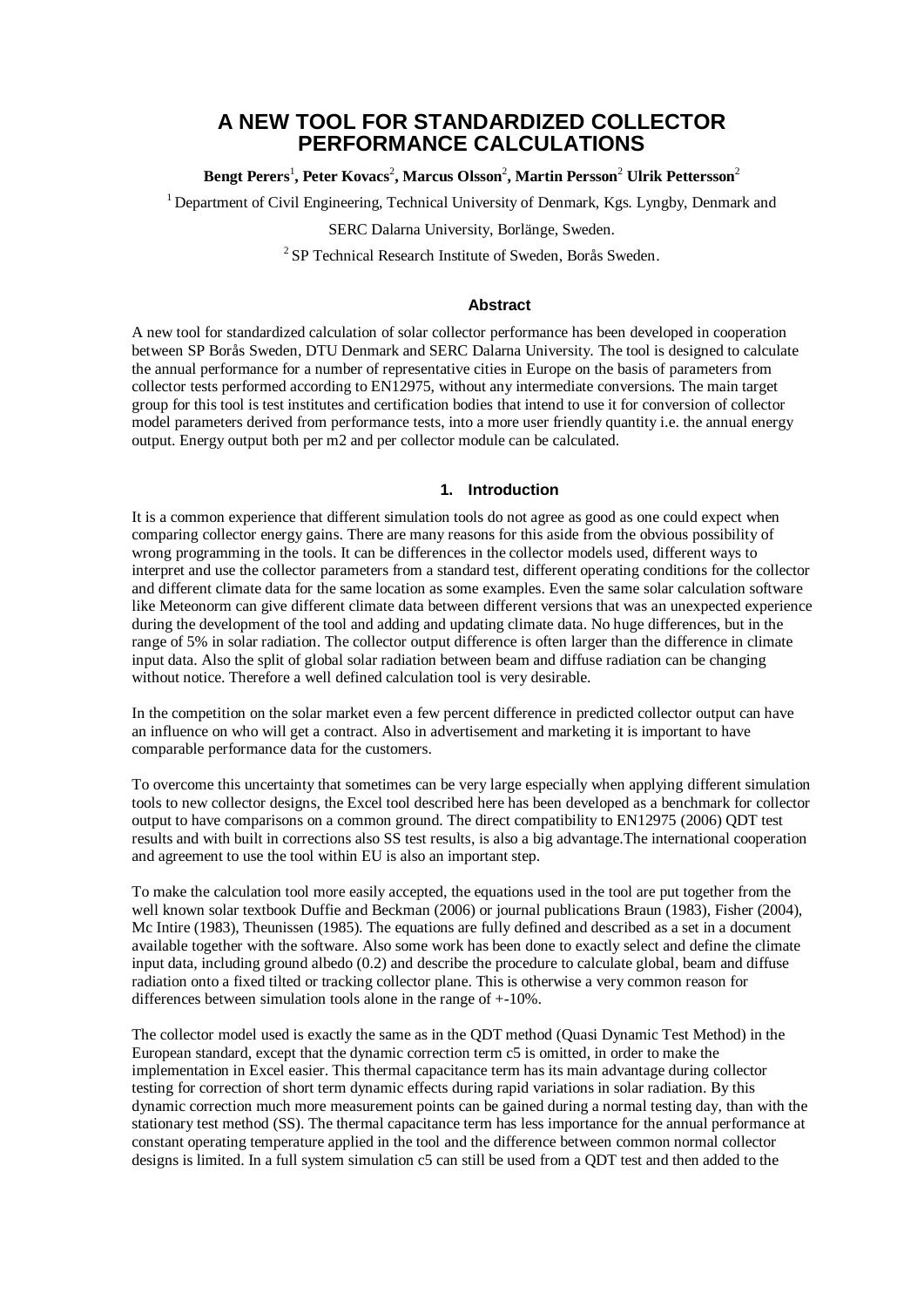effect of capacitance of piping, valves pumps etc. in the collector loop. This can be an important factor to optimize together with the flow rate and insulation in a system.

The required calculations for correction of creation of missing parameters from a stationary test (SS) compared to the QDT test method, e.g. the incidence angle modifier for diffuse irradiance or zero loss efficiency for beam radiation, are done within the tool in a standardized and reproducible way. This "SS to QDT conversion" is described and demonstrated in another paper at this conference Kovacs (2011).

The underlying equations used, for the collector model, solar radiation processing and for calculation of incidence angles relative to the collector are described as a complete validated set below, in chapter 3. This set of equations may be interesting also for other purposes, as the literature is full of different equations in this area with a variety of nomenclature and hidden limitations in application ranges. This may lead to unexpected errors when programming even simple solar energy calculations.

The tool can handle all collector designs on the market except ICS collectors (integrated collector storage) where the built in storage with a very large time delay needs a special thermal capacitance correction.

Unglazed collectors, vacuum tube collectors, low, medium and high concentrating collectors and flat plate collectors are all within the application range.

The tool is also prepared for unglazed low temperature collectors operating below the dew point of the ambient air. Presently only the climate data, but not the equations are adapted, as the model additions are not fully validated for all normal variants of these collectors.

Calculations can be performed for any collector tilt and orientation as well as for some common tracking alternatives on the market. Tracking limitations and shading between throughs in a collector module is not implemented yet in the tool. The shading can be taken care of by the incidence angle modifier if a complete module, with several throughs, is tested.

## **2. Description of the tool**

Together with the tool there is a description and documentation in English, so that the tool will be as transparent as possible and allow an independent check with other tools. One can also then investigate and understand why there may be differences in results compared to other softwares.

The Excel tool has been developed within the Solar Keymark II and QAIST projects, see [www.quaist.org](http://www.quaist.org/) . The tool is presently saved as an Excel 97-2003 spreadsheet and a activation of macros is needed in order to run it.

The tool calculates the energy output from solar thermal collectors based on weather data from four European locations Stockholm, Würzburg, Davos and Athens. The tool can directly use parameters derived from collector tests according to EN 12975 and presented on the ESTIF / Solar Keymark homepage <http://www.estif.org/solarkeymark/> .

The tool calculates the collector gain at three user defined operating temperatures which are assumed to be constant over the year. The collector tilt and orientation is free and also standard tracking options are available. It produces Energy output figures and a diagram on an annual and monthly basis as default. But hourly values can also be accessed. It is also possible to add new locations and climates by the user.

Some extra effort has been spent to define the biaxial incidence angle inputs, in a consistent way, as the traditional wordings transversal and longitudinal can be misleading. Especially when the same collector is turned on the mounting plane that can be the case for some ETC- and low concentrating collectors. The software need the parameters as they are seen from the "sun" so the collector independent indices EW (East West) and NS (North South) are introduced. Also the case of double asymmetrical collectors is taken care of. For example for collectors that have a cut off angle at a certain apparent solar altitude (an angle similar to the profile angle). They are mounted in different directions and this has a large effect on the annual performance.

The calculation procedure is shown in 5 steps below (figure 1 to 5) and finally a result picture is shown figure 6.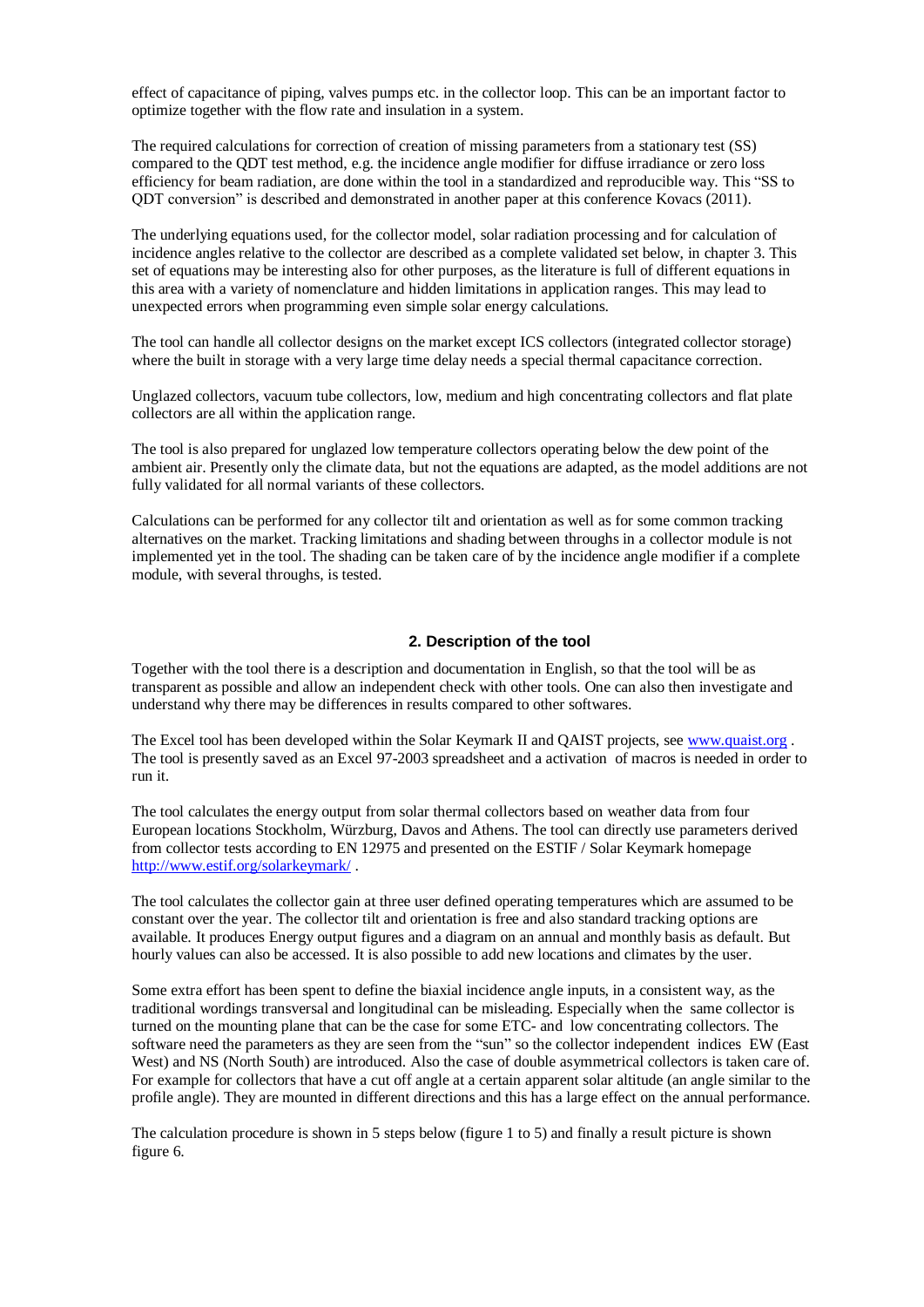|                | A | B                                             | C                                                                          | D | F | F | G                                                                                       | н |  |  |  |
|----------------|---|-----------------------------------------------|----------------------------------------------------------------------------|---|---|---|-----------------------------------------------------------------------------------------|---|--|--|--|
|                |   |                                               |                                                                            |   |   |   |                                                                                         |   |  |  |  |
| $\overline{2}$ |   | <b>Evaluation of thermal solar collectors</b> |                                                                            |   |   |   |                                                                                         |   |  |  |  |
| 3              |   |                                               | NB! This is a trial version that has not been validated.                   |   |   |   |                                                                                         |   |  |  |  |
| 4              |   |                                               | 1. Activate macros for this workbook.                                      |   |   |   |                                                                                         |   |  |  |  |
| 5              |   |                                               | 2. Push Start evaluation to evaluate the performance of a solar collector. |   |   |   |                                                                                         |   |  |  |  |
| 6              |   |                                               |                                                                            |   |   |   | 3. More information on the program can be obtained in the About tab in this Excel file. |   |  |  |  |
| $\overline{7}$ |   |                                               |                                                                            |   |   |   |                                                                                         |   |  |  |  |
| 8              |   |                                               | <b>Start evaluation</b>                                                    |   |   |   |                                                                                         |   |  |  |  |
| 9              |   |                                               |                                                                            |   |   |   |                                                                                         |   |  |  |  |
| 10             |   |                                               |                                                                            |   |   |   |                                                                                         |   |  |  |  |
| 11             |   |                                               |                                                                            |   |   |   |                                                                                         |   |  |  |  |
| 12             |   | <b>Additional options</b>                     |                                                                            |   |   |   |                                                                                         |   |  |  |  |
| 13             |   |                                               | Weather data can be added for a new location:                              |   |   |   | Add new location                                                                        |   |  |  |  |
| 14             |   |                                               |                                                                            |   |   |   |                                                                                         |   |  |  |  |
| 15             |   |                                               |                                                                            |   |   |   |                                                                                         |   |  |  |  |
| 16             |   |                                               | Previously calculated results can be cleared:                              |   |   |   | Clear previous results!                                                                 |   |  |  |  |
| 17             |   |                                               |                                                                            |   |   |   |                                                                                         |   |  |  |  |
| 18             |   |                                               |                                                                            |   |   |   |                                                                                         |   |  |  |  |

**Figure 1. Step 1: Start Page for the calculation tool.**

| Evaluation of annual energy output                                                              |                                         | $\mathbf{x}$                   |
|-------------------------------------------------------------------------------------------------|-----------------------------------------|--------------------------------|
| <b>Energy Output Calculator</b>                                                                 |                                         |                                |
| Version 3.0 (TRIAL VERSION THAT HAS                                                             |                                         |                                |
| Label, location & collector data   Evaluation method & parameters   IAM type   Type of tracking |                                         |                                |
| Identification label for the solar collector:                                                   | Optional label                          |                                |
| Location:                                                                                       | $\overline{\phantom{0}}$<br>Athens      |                                |
| Collector mean temperature:<br>(0-100°C are valid)                                              | 75 °C<br>25<br>$^{\circ}$ C<br>50<br>P€ |                                |
| Aperture area                                                                                   | 2.5<br>$[m^2]$                          |                                |
|                                                                                                 |                                         | Next ><br>Cancel<br><b>Run</b> |

**Figure 2. Step2: Id name of the run. Location/climate, operating temperatures and collector module area.**

| Evaluation of annual energy output                                    |                                                                                                                                                             |                                                                                               |                |                                                 |              | $\mathbf{x}$ |  |  |  |
|-----------------------------------------------------------------------|-------------------------------------------------------------------------------------------------------------------------------------------------------------|-----------------------------------------------------------------------------------------------|----------------|-------------------------------------------------|--------------|--------------|--|--|--|
| <b>Energy Output Calculator</b>                                       |                                                                                                                                                             |                                                                                               |                |                                                 |              |              |  |  |  |
| Version 3.0 (TRIAL VERSION THAT HAS<br>NOT REEN VALIDATED. Eab. 2011) |                                                                                                                                                             |                                                                                               |                |                                                 |              |              |  |  |  |
|                                                                       |                                                                                                                                                             | Label, location & collector data Evaluation method & parameters   IAM type   Type of tracking |                |                                                 |              |              |  |  |  |
|                                                                       | Steady State (Acc. to EN 129 Choose Incidence Angle Modifier type<br>Choose evaluation method:<br>C Quasi Dynamic Testing (Acc. to EN 12975-2, Chapter 6.3) |                                                                                               |                |                                                 |              |              |  |  |  |
| $F'(\tau,\alpha)$ en                                                  | 0.85                                                                                                                                                        | [-] (based on aperture)                                                                       |                | $\triangledown$ Options for unglazed collectors |              |              |  |  |  |
| K0,d                                                                  | 0.9                                                                                                                                                         | [-] Diffuse angle modifier.                                                                   | c <sub>4</sub> | 0.5                                             | $\mathbb{H}$ |              |  |  |  |
| c1                                                                    | 3.50                                                                                                                                                        | $[W/m^2K]$                                                                                    | c6             | 0.05                                            | [s/m]        |              |  |  |  |
| c2                                                                    | 0.015                                                                                                                                                       | $\sqrt{\frac{W}{m^2K^2}}$                                                                     |                |                                                 |              |              |  |  |  |
| c3                                                                    | 0.2                                                                                                                                                         | [J/m <sup>3</sup> K]                                                                          |                |                                                 |              |              |  |  |  |
| $a1 = c1 + 3c3$                                                       | 4.1                                                                                                                                                         | [W/m <sup>2</sup> K] (based on aperture; including wind 3 m/s)                                |                |                                                 |              |              |  |  |  |
| $a2 = c2$                                                             | 0.015                                                                                                                                                       | (W/m <sup>2</sup> K <sup>2</sup> ) (based on aperture)                                        | $<$ Previous   | Next                                            | Cancel       | Run          |  |  |  |
|                                                                       |                                                                                                                                                             |                                                                                               |                |                                                 |              |              |  |  |  |

**Figure 3. Step 3: Collector parameters according to EN12975 test data and Solar Keymark**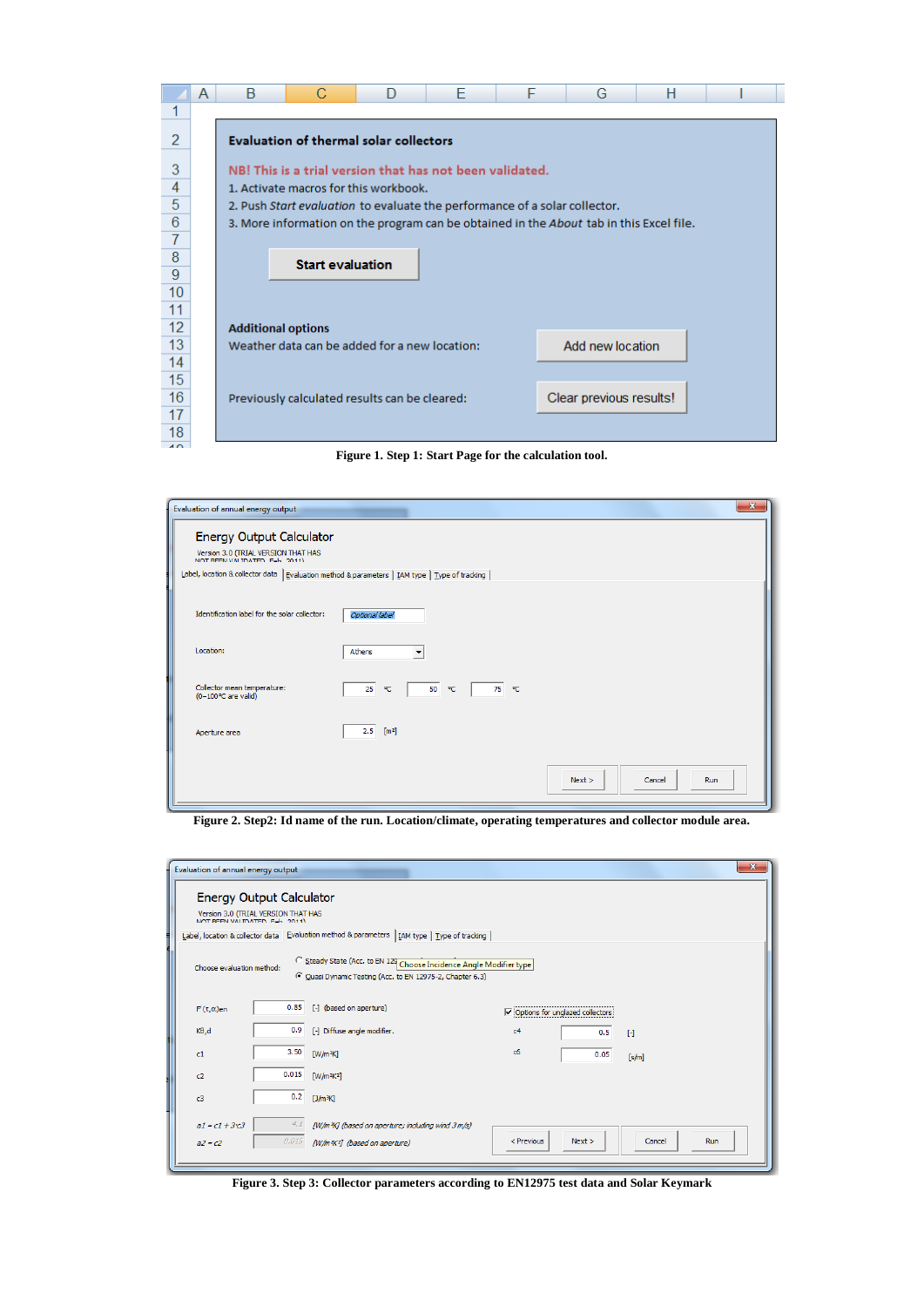|                               | Evaluation of annual energy output                                                                      |              |     |       |                                                                                                 |                          |          |                | $\mathbf{x}$                            |
|-------------------------------|---------------------------------------------------------------------------------------------------------|--------------|-----|-------|-------------------------------------------------------------------------------------------------|--------------------------|----------|----------------|-----------------------------------------|
|                               | <b>Energy Output Calculator</b><br>Version 3.0 (TRIAL VERSION THAT HAS<br>NOT REEN VALIDATED. Eab 2011) |              |     |       | Label, location & collector data   Evaluation method & parameters   IAM type   Type of tracking |                          |          |                |                                         |
| C Simple, one direction       | b <sub>0</sub>                                                                                          | $\vert$ 0.1  |     |       |                                                                                                 |                          |          |                |                                         |
|                               | <b>O User defined IAM constants</b>                                                                     |              |     |       | $\leftarrow$ East                                                                               | West $\rightarrow$       |          | ⊽              | Mirror West to East &<br>North to South |
| $\theta$<br>$K_{\theta b}$ EW | $-90$<br>$-80$                                                                                          | $-70$<br>-60 | -50 | $-30$ | $-10$<br>$-20$                                                                                  | 20<br>$\mathbf{0}$<br>10 | 30<br>40 | 50<br>60<br>70 | 80<br>90                                |
| $K_{\theta b\text{ NS}}$      |                                                                                                         |              |     |       | $\leftarrow$ South                                                                              | North $\rightarrow$      |          |                |                                         |
|                               |                                                                                                         |              |     |       |                                                                                                 | $<$ Previous             | Next >   | Cancel         | Run                                     |

**Figure 4. Step 4: Incidence angle modifier input page. Also extreme double asymmetrical collectors can be handled.**

| Evaluation of annual energy output                                                                      | $\mathbf{x}$                                                                                                                       |  |  |  |  |  |  |
|---------------------------------------------------------------------------------------------------------|------------------------------------------------------------------------------------------------------------------------------------|--|--|--|--|--|--|
| <b>Energy Output Calculator</b><br>Version 3.0 (TRIAL VERSION THAT HAS<br>NOT REEN VALIDATED. Eab 2011) |                                                                                                                                    |  |  |  |  |  |  |
|                                                                                                         | Label, location & collector data   Evaluation method & parameters   IAM type   Type of tracking                                    |  |  |  |  |  |  |
|                                                                                                         | C No tracking                                                                                                                      |  |  |  |  |  |  |
| Choose type of tracking:                                                                                | $\bigcap$ ivertical axis tracking, sets the collector asimuth angle = sun asimuth angle is                                         |  |  |  |  |  |  |
|                                                                                                         | $\degree$ Two axis tracking, sets the collector asimuth angle = sun asimuth angle and sets the collector tilt = solar zenith angle |  |  |  |  |  |  |
|                                                                                                         | C Horizontal NS axis tracking with rotation of collector plane to minimize the incidence angle                                     |  |  |  |  |  |  |
|                                                                                                         | C Horizontal EW axis tracking with rotation of collector plane to minimize the incidence angle                                     |  |  |  |  |  |  |
| Tilt angle                                                                                              | 45<br>(degrees with respect to horizontal)                                                                                         |  |  |  |  |  |  |
| Collector azimuth angle                                                                                 | o<br>(south = $0^\circ$ , east is negative)                                                                                        |  |  |  |  |  |  |
|                                                                                                         | $<$ Previous<br>Next ><br>Cancel<br>Run                                                                                            |  |  |  |  |  |  |
|                                                                                                         |                                                                                                                                    |  |  |  |  |  |  |

**Figure 5. Step 5: Collector orientation and tracking options.**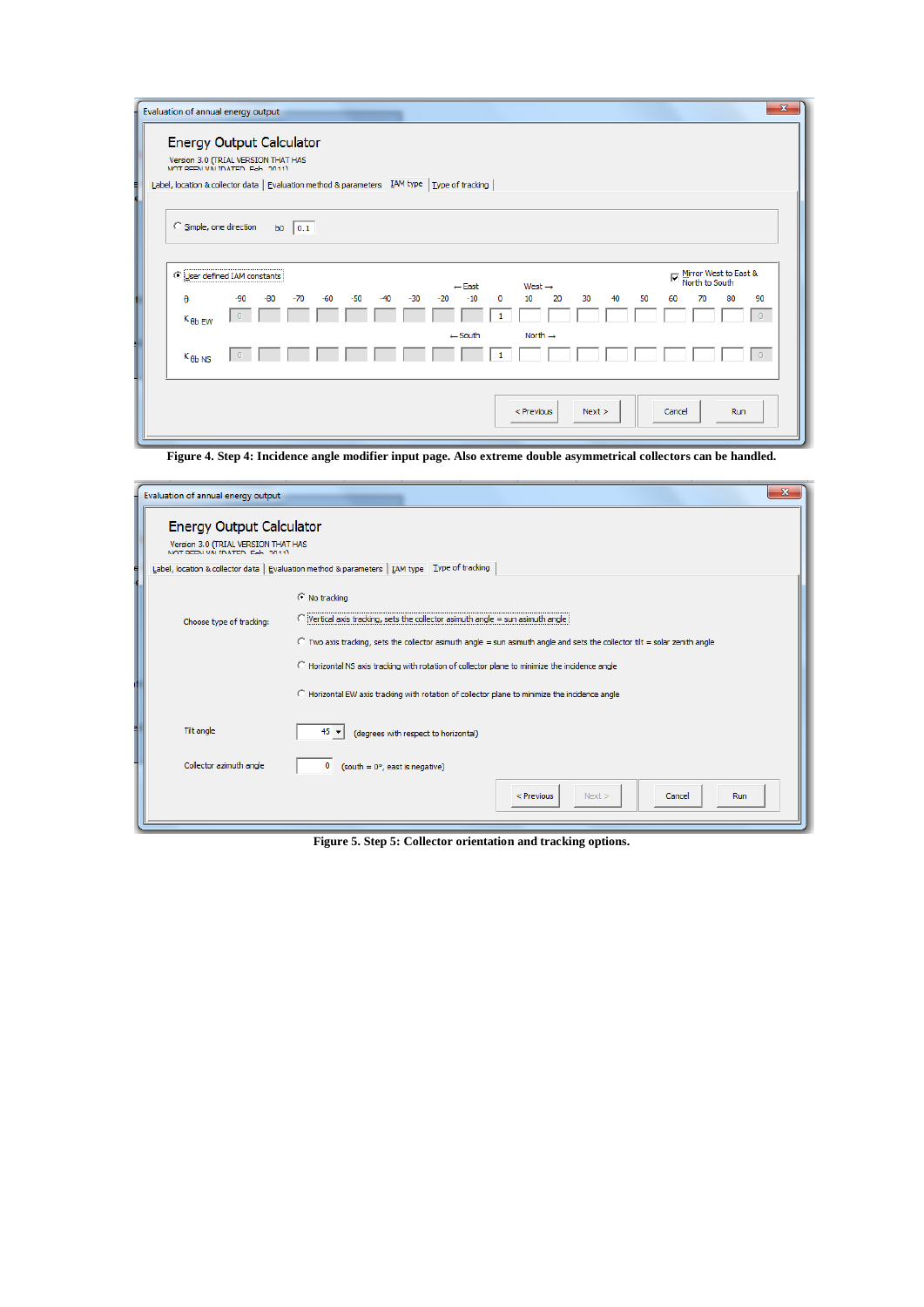

**Figure 6. Step 6: Result page with solar radiation in the collector plane and collector module output. Also the main input data are documented here together with the results, for printing or saving.**

#### **3. Theory**

Using a similar notation as in Fisher (2004) for the collector equation in EN12975 and adding the accepted simplified terms for unglazed collectors, we derive the full dynamic collector model for power output per  $m<sup>2</sup>$ of a solar collector:

$$
Q_{t}/A_{a} = F'(\tau\alpha)_{en} K_{\theta b}(\theta_{L}, \theta_{T})G_{bT} + F'(\tau\alpha)_{en} K_{\theta d}G_{dT} - c_{6} u G_{T} - c_{1} (t_{m} - t_{a}) - c_{2} (t_{m} - t_{a})^{2} - c_{3} u (t_{m} - t_{a}) + c_{4} (E_{L} - \sigma T_{a}^{4}) - c_{5} dt_{m}/d\tau
$$
\n
$$
(eq. 1)
$$

The thermal capacitance correction term is used and derived in the QDT method but it is marked in grey as it was decided to leave this correction factor out in this version of the calculation tool. The influence on the annual performance figures is limited and similar for most normal collector designs.

#### *Variables in equation* 1:

| $GhT$ = beam solar radiation in the collector plane                                                                                                                                                                                          | $\lceil W/m2 \rceil$      |
|----------------------------------------------------------------------------------------------------------------------------------------------------------------------------------------------------------------------------------------------|---------------------------|
| $G_{dT}$ = diffuse solar radiation in the collector plane                                                                                                                                                                                    | $\lceil W/m2 \rceil$      |
| $G_T$ = total (beam + diffuse) solar radiation in the collector plane                                                                                                                                                                        | $\lceil W/m2 \rceil$      |
| $\theta_L$ , $\theta_T$ = Biaxial incidence angles for beam radiation onto the collector plane in longitudinal and transversal<br>direction from the normal. Index L is usually defined along ETC tubes/reflectors and T is perpendicular to |                           |
| the tubes/reflectors. Index L and T are replaced by EW and NS on the input page in the tool to make sure<br>how the collector is turned on the tilted plane. This can be the case for some ETC and also low concentrating                    |                           |
| collectors.                                                                                                                                                                                                                                  |                           |
| $u =$ wind speed in the collector plane                                                                                                                                                                                                      | [m/s]                     |
| $t_m = (t_{in} + t_{out})^*$ 0.5 mean fluid temperature between inlet and outlet of the collector                                                                                                                                            | $\lceil{^{\circ}C}\rceil$ |
| $\mathbf{E} = -1$ . The compact of the state of the state of $\mathcal{L}_\text{c}$ , and the state of the state of the state of the state of the state of the state of the state of the state of the state of the state of the state of the | $\mathbf{u}$              |

| $t_m = (t_{in} + t_{out})^*$ 0.5 mean fluid temperature between inlet and outlet of the collector | Loci                     |
|---------------------------------------------------------------------------------------------------|--------------------------|
| $EL$ = long wave or thermal radiation (incident from sky + ambient) in the collector plane        | $\lceil W/m2 \rceil$     |
| $T_a$ = ambient temperature close to the collector (in the shade)                                 | IKI                      |
| (Kelvin is specified only to have correct thermal radiation calculations results)                 |                          |
| $t_a$ = ambient temperature close to the collector (in the shade)                                 | $\Gamma$ <sup>o</sup> Cl |
| $\tau$ = time during measurements and simulation.                                                 | [s]                      |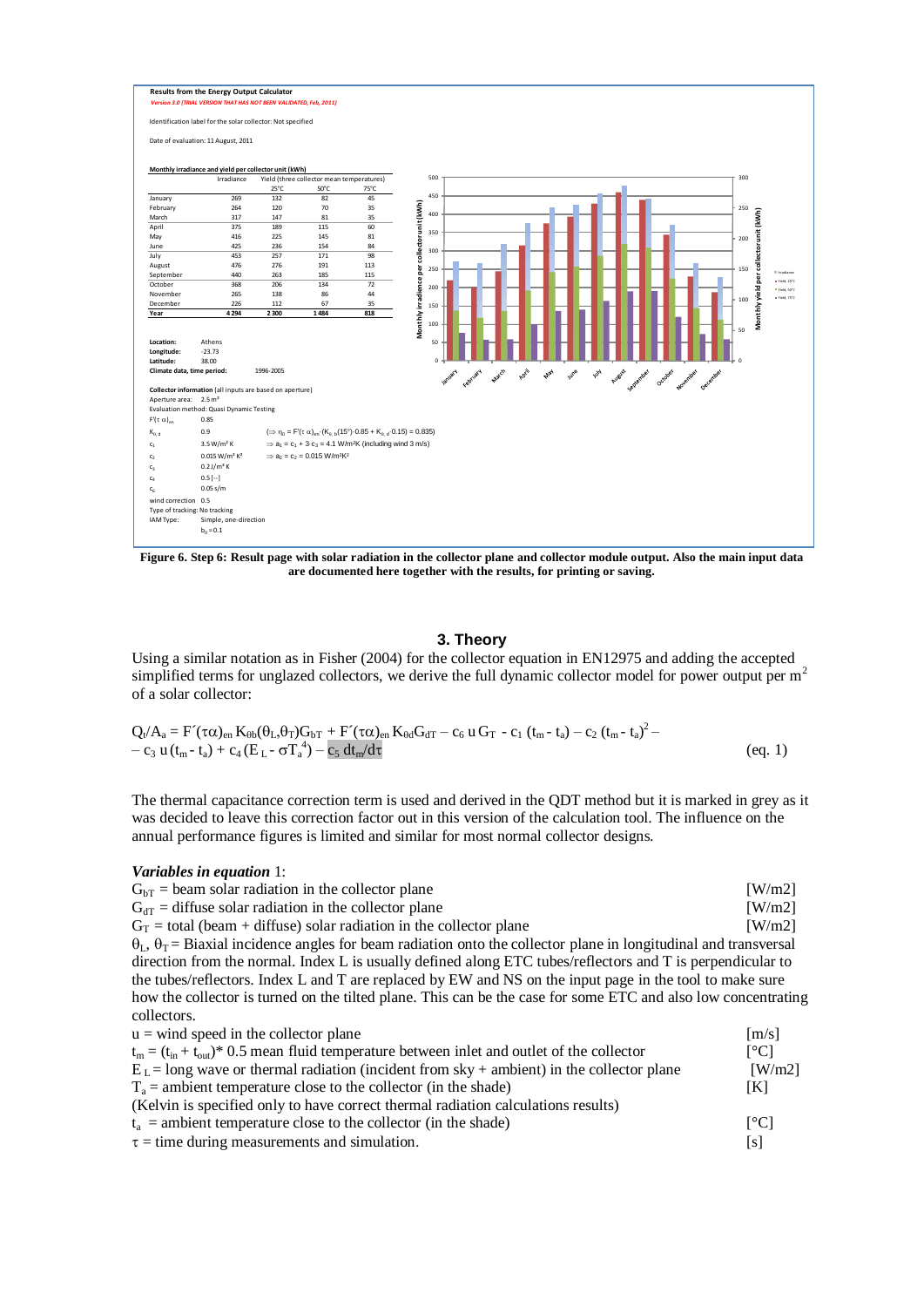#### *Explanation of parameters in equation* 1:

| $F'(\tau\alpha)_{en}$ = zero loss efficiency of the collector for beam radiation, at normal incidence angle                                         |                          |
|-----------------------------------------------------------------------------------------------------------------------------------------------------|--------------------------|
| $K_{0h}(\theta_1, \theta_1)$ = incidence angle modifier for beam solar radiation. $K_{0h}$ varies with the incidence angles $\theta_i$ , $\theta_L$ |                          |
| and $\theta_T$ . Note that for many collector designs like concentrating collectors, vacuum tube's or CPC's, $K_{\theta\theta}(\theta)$ is          |                          |
| generalised to $K_{\theta b}(\theta_L, \theta_T)$ where $\theta_L$ and $\theta_T$ are transversal EW and longitudinal NS incidence angles onto the  |                          |
| collector plane. The directions are extra defined at this input area in the tool.                                                                   | $-\,$                    |
| $K_{\theta d}$ = incidence angle modifier for diffuse solar radiation                                                                               | $\overline{\phantom{0}}$ |
| (assumed to be a fixed value for each collector design). This value can be either determined experimentally                                         |                          |
| in a quasi dynamic test QDT or integrated from beam incidence angle modifier curves from an SS test,                                                |                          |
| Pettersson (2009).                                                                                                                                  |                          |
| $c_1$ = heat loss coefficient at $(t_m - t_a) = 0$ , $c_1$ is equal to $FU_0$                                                                       | [ W/(m2 K)]              |
| $c_2$ = temperature dependence in the heat loss coefficient equal to $FU_1$                                                                         | $[ W / (m^2 K^2 )]$      |
| $c_3$ = wind speed dependence of the heat losses equal to $FU_{wind}$                                                                               | $[J/(m^3 K)]$            |
| $c_4$ = long wave irradiance dependence of the heat losses, equal to F's                                                                            | $\vert - \vert$          |
| $c_5$ = effective thermal capacitance, equal to (mC) <sub>e</sub>                                                                                   | [J/(m2 K)]               |

 $c_6$  = wind dependence of the collector zero loss efficiency [s/m]

The collection or set of equations for calculation of solar position, incidence angle, biaxial incidence angles and the calculation of solar radiation on a tilted surface are given below. Here it is very easy to make mistakes when collecting equations from different publications with different nomenclature and definitions.

#### **Calculation of incidence angle modifiers**

One directional incidence angle modifier.

$$
K_{\theta b}(\theta_i) = 1 - b_0 \cdot (1/\cos \theta_i - 1) \tag{eq. 2}
$$

#### User defined biaxial incidence angle modifiers.

From the user input, a linear interpolation of the  $K_{b,i}$  value is made between the angles closest to the given one. For example, if the angle is  $73^\circ$ , the  $K_b$ -value is calculated as (both Transversal and Longitudinal):

$$
K_{\theta b,i}(73^{\circ}) = [70^{\circ} - 73^{\circ} / (70 - 80) \cdot (K_{\theta b,i}(80^{\circ}) - K_{\theta b,i}(70^{\circ})] + K_{\theta b,i}(70^{\circ})
$$
 (eq. 3)

 $K_{\theta b,i} = K_{\theta b E}$  EW or  $K_{\theta b}$  NS

$$
K_{\theta b}(\theta_i) = K_{\theta b \to W} \cdot K_{\theta b \to NS} \tag{eq.4}
$$

#### Calculations of the solar incidence angles  $\theta_i$ ,  $\theta_{TsunEW}$  and  $\theta_{LsunNS}$  onto the collector plane

The equations to calculate the position of the sun and the incidence angle to the collector surface are described below. The nomenclature and equations follows the ones in the text book Duffie and Beckman (2006), as closely as possible. Solar time is corrected for the longitude shift from the local time zone and equation of time E (minutes) and to the mean solar time for the time step (therefore -0.5 hour below).

| <b>Solar_time</b> = $((hour\_day-0.5) \cdot 3600 + E \cdot 60 + 4 \cdot$<br>(STD longitude – longitude) $60$ / 3600                       |                      | [hours] Duffie&Beckman $(2006)$ (eq. 5) |         |
|-------------------------------------------------------------------------------------------------------------------------------------------|----------------------|-----------------------------------------|---------|
| $\mathbf{E} = 229.2 \cdot (0.000075 + 0.001868 \cdot \cos B - 0.032077 \cdot$<br>$sinB - 0.014615 \cdot cos(2B) - 0.04089 \cdot sin(2B))$ | $\lceil \min \rceil$ | Duffie&Beckman $(2006)$ (eq. 6)         |         |
| <b>B</b> = (day of year - 1) $\cdot$ 360/365                                                                                              |                      | Duffie&Beckman $(2006)$ (eq. 7)         |         |
| $\delta = 23.45 \cdot \sin(360 \cdot (284 + day_of-year)/365)$                                                                            |                      | Duffie&Beckman $(2006)$ (eq. 8)         |         |
| Hour angle<br>$\omega = -180 + \text{Solar time} \cdot 180 / 12$                                                                          |                      |                                         | (eq. 9) |
| Solar Zenith angle<br>$\theta_{\mathbf{Z}} = \arccos(\cos \phi \cdot \cos \omega \cdot \cos \delta + \sin \phi \cdot \sin \delta)$        |                      | Duffie&Beckman (2006) (eq. 10)          |         |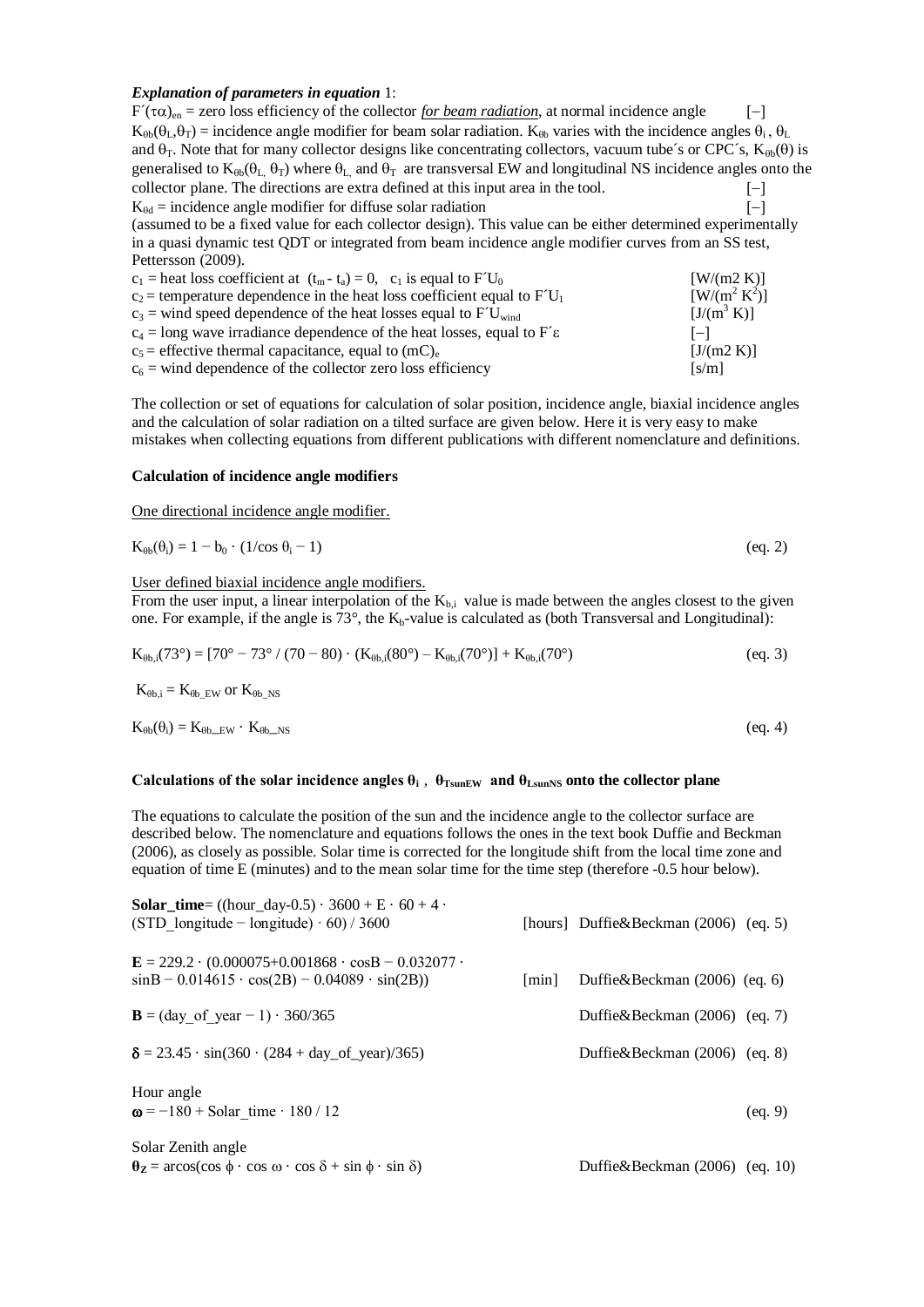| Solar azimuth from south, south=0 east= $-90$ west=90                                                     |                                  |          |
|-----------------------------------------------------------------------------------------------------------|----------------------------------|----------|
| $\gamma s = SIGN(\omega) \cdot  \csc(\cos \theta_z \sin \phi - \sin \delta)/(\sin \theta_z \cos \phi) $   | Duffie&Beckman $(2006)$ (eq. 11) |          |
| $SIGN(\omega) = 1$ if $\omega > 0$ and -1 if $\omega < 0$                                                 |                                  |          |
| If $\theta$ <sub>7</sub> < 90 and $\theta$ <sub>i</sub> < 90 then                                         |                                  |          |
| $\theta_{TsumEW}$ = arctan [sin $\theta_Z \cdot \sin (\gamma_s - \gamma) / \cos \theta_i$ ]               | Theunissen (1985)                | (eq. 12) |
| $($ >0 means to the "west" of collector normal)                                                           |                                  |          |
| Else                                                                                                      |                                  |          |
| $\theta_{\text{TermFW}} = 90$                                                                             |                                  |          |
| If $\theta$ <sub>7</sub> < 90 and $\theta$ <sub>i</sub> < 90 then                                         |                                  |          |
| $\theta_{\text{LsumNs}} = -(\arctan \left[ \tan \theta_Z \cdot \cos (\gamma_s - \gamma) \right] - \beta)$ | Theunissen (1985)                | (eq. 13) |
| $($ >0 means to the "north" of collector normal)                                                          |                                  |          |
| (note absolute value signs removed for handling of "double asymmetric" collectors as some CPC:s)          |                                  |          |
| Else                                                                                                      |                                  |          |
|                                                                                                           |                                  |          |

$$
\theta_{\text{LsunNS}}=90
$$

Incidence angle between the direction of the sun and collector normal for all orientations of the collector, with tilt  $\beta$  and azimuth  $\gamma$ 

 $\theta_i = \arccos[\cos \theta_z \cdot \cos \theta + \sin \theta_z \cdot \sin \theta \cdot \cos (\gamma_s - \gamma)]$  Duffie&Beckman (2006) (eq. 14)

$$
\frac{10^{n} \text{cm}^{\text{in}} \text{cm}^{\text{in}} \text{cm} \cdot \text{m}}{1 \text{r} \cdot \text{cm} \cdot \text{m} \cdot \text{m} \cdot \text{m} \cdot \text{m} \cdot \text{m} \cdot \text{m} \cdot \text{m} \cdot \text{m} \cdot \text{m} \cdot \text{m} \cdot \text{m} \cdot \text{m} \cdot \text{m} \cdot \text{m} \cdot \text{m} \cdot \text{m} \cdot \text{m} \cdot \text{m} \cdot \text{m} \cdot \text{m} \cdot \text{m} \cdot \text{m} \cdot \text{m} \cdot \text{m} \cdot \text{m} \cdot \text{m} \cdot \text{m} \cdot \text{m} \cdot \text{m} \cdot \text{m} \cdot \text{m} \cdot \text{m} \cdot \text{m} \cdot \text{m} \cdot \text{m} \cdot \text{m} \cdot \text{m} \cdot \text{m} \cdot \text{m} \cdot \text{m} \cdot \text{m} \cdot \text{m} \cdot \text{m} \cdot \text{m} \cdot \text{m} \cdot \text{m} \cdot \text{m} \cdot \text{m} \cdot \text{m} \cdot \text{m} \cdot \text{m} \cdot \text{m} \cdot \text{m} \cdot \text{m} \cdot \text{m} \cdot \text{m} \cdot \text{m} \cdot \text{m} \cdot \text{m} \cdot \text{m} \cdot \text{m} \cdot \text{m} \cdot \text{m} \cdot \text{m} \cdot \text{m} \cdot \text{m} \cdot \text{m} \cdot \text{m} \cdot \text{m} \cdot \text{m} \cdot \text{m} \cdot \text{m} \cdot \text{m} \cdot \text{m} \cdot \text{m} \cdot \text{m} \cdot \text{m} \cdot \text{m} \cdot \text{m} \cdot \text{m} \cdot \text{m} \cdot \text{m} \cdot \text{m} \cdot \text{m} \cdot \text{m} \cdot \text{m} \cdot \text{m} \cdot \text{m} \cdot \text{m} \cdot \text{m} \cdot \text{m} \cdot \text{m} \cdot \text{m} \cdot \text{m} \cdot \text{m} \cdot \text{m} \cdot \text{m} \cdot \text{m} \cdot \text{m} \cdot \text{m} \cdot \text
$$

Longitudinal Direction

# **Fig. 7: The solar and collector biaxial geometry from Theunissen (1985)**

## Calculation of solar radiation onto a tilted collector plane with free orientation Tilt  $\beta$  and Azimuth  $\gamma$ **including tracking surfaces.**

The notation  $G_{\text{horis}}$ ,  $G_{\text{b} \text{ horis}}$  and  $G_{\text{d} \text{ horis}}$  are used for total, beam and diffuse solar radiation onto a horizontal surface.  $G_{bn}$  is the beam radiation in direction to/from the sun. The notation  $G_0$  and  $G_{on}$  is used for extraterrestrial solar radiation on horizontal surface respectively extraterrestrial rad. in the normal direction to the sun.

The total radiation on to a tilted collector plane  $G_T$  according to the Hay and Davies model can be written:

$$
G_T = G_{b\_horis} \cdot R_b + G_{d\_horis} \cdot A_i \cdot R_b + G_{d\_horis} \cdot (1-A_i) \cdot 0.5 \cdot (1+cos(\beta) + G_{horis} \cdot \rho_g \cdot 0.5 \cdot (1-cos(\beta)) \qquad \qquad (eq.~15)
$$

 $G_{bT} = G_{b\_horis} \cdot R_b$  and  $G_{dT} = G_T - G_{bT}$  (eq. 16) *Note here GbT does not include the circumsolar diffuse radiation that most collectors, except high concetrationg collectors, will accept as beam and the incidence angle modifier should work on this part too.This has to be investigated more but as this is the convention we propose this solution.*

| $R_h = \cos(\theta_i)/\cos(\theta_z)$                                                                 | (eq. 17) |
|-------------------------------------------------------------------------------------------------------|----------|
| $Rb$ is the conversion factor between the normal direction to the sun the and collector plane.        |          |
| Conditions: $\theta_1 < 90$ and $\theta_7 < 90$ else R <sub>h</sub> =0                                |          |
| $A_i = G_b$ horis/ $G_0$                                                                              | (eq. 18) |
| Anisotropy index (how large fraction of the diffuse radiation that is circumsolar)                    |          |
| $\rho_{\rm g}$ Ground albedo or ground reflection factor typically 0.1-0.3 but may be higher for snow |          |
| $G_0 = 1367 \cdot (1 + 0.033 \cdot \cos(360 \cdot n/365)) \cdot \cos(\theta_z)$                       | (eq. 19) |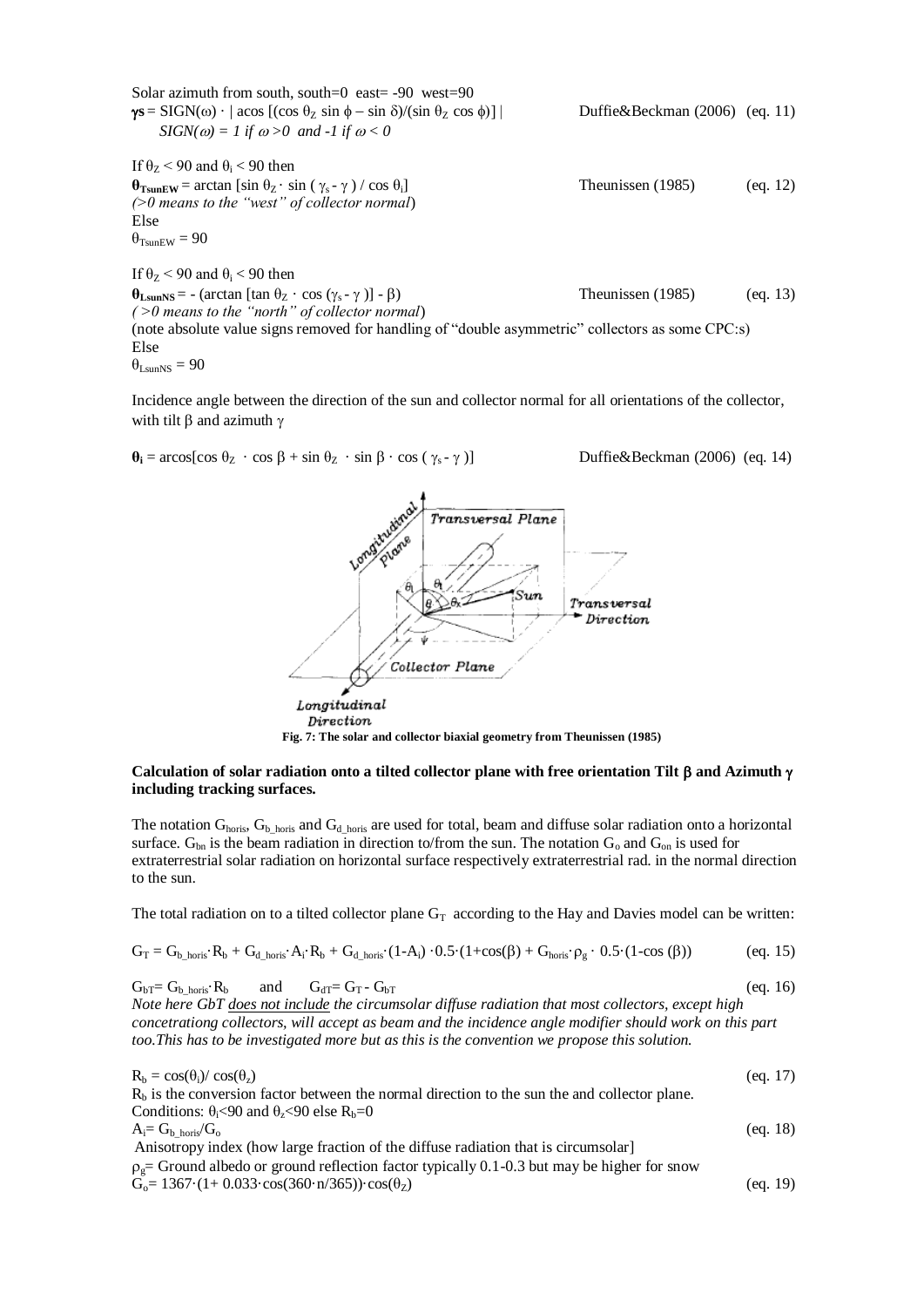If  $G_{\text{horis}}$  and  $G_{\text{d-horis}}$  are given in the climate file (previous version of the tool)  $G_{\text{b-horis}} = G_{\text{horis}}$  -  $G_{\text{d-horis}}$ If G<sub>horis</sub> and G<sub>bn</sub> are given in the climate file G<sub>b horis</sub>=  $G_{bn} \cdot cos(\theta_Z)$  and G<sub>d horis</sub>=  $G_{horis} \cdot G_{b}$  horis (this alternative gives higher accuracy at low solar altitudes and at high latitudes. But a solar collector is seldom in operation at these situation so for annual kWh it may be academic)

Note: One second order effect to consider here is that the second term (=circum solar radiation) in the  $G_T$ equation above should be added to the beam radiation in the collector plane for most collectors, also when calculating the output power. But for high concentrating collectors this circumsolar diffuse radiation may not be accepted as beam radiation and will miss the absorber. This is not explained fully in the simulation literature and needs some attention and further validation in special case of high concentrating collectors. To be on the safe side the circum solar radiation should not be added to beam radiation in these cases.

# **Formulation of transformations of angles for fixed and tracking collector surfaces**

As the equations used for incidence angles onto the collector surface above are for arbitrary Tilt and Azimuth orientation angles of the collector, it is now quite easy to specify the basic tracking options:

Freely oriented but fixed collector surface with tilt  $\beta$  and azimuth  $\gamma$ : No equation changes

Vertical axis tracking with fixed collector tilt  $\beta$ : Set azimuth  $\gamma = \gamma_s$  all the time

Full 2 axis tracking: Set the collector tilt  $\beta = \theta_z + 0.001$  and collector azimuth  $\gamma = \gamma_s$  all the time.  $+0.001$  is to avoid division by zero in the equations of incidence angle.

Horizontal NS axis tracking with rotation of collector plane to minimize the incidence angle. Collector tilt angle  $\beta$ =arctan(tan( $\theta$ z)\*|cos( $\gamma$  -  $\gamma$ <sub>s</sub>)|) and collector azimuth  $\gamma$  = -90 if  $\gamma$  < 0 and  $\gamma$  = 90 if  $\gamma$  >=0

Horizontal EW axis tracking with rotation of collector plane to minimize the incidence angle. Collector tilt angle  $\beta$ =arctan(tan( $\theta$ <sub>Z</sub>)\*|cos( $\gamma$ <sub>s</sub>)|) and collector azimuth  $\gamma = 0$  if  $|\gamma_s|$ <90 and  $\gamma = 180$  if  $|\gamma_s|$ >=90

## **4. Validation of the Excel tool**

Collector input data for a typical extreme ETC collector with round absorbers is used, same as in Kovacs (2011). The climate here is slightly different as there was a change in the meteonorm data used for the Excel sheet and also the ground albedo is changed to 0.2 instead of 0.3 used above. The TRNSYS collector variant is also here Type 832 the is exactly the same as Type 136 except that 136 has also condensation included. The input of asymmetric IAM was easier in this case for type 832. The type 136 has a more scientific input as a matrix of IAM:s that could give a minimal source of uncertainty for this validation. Results for Stockholm and Athens are given below. As can be seen the differences in annual sums are very small. It should also be mentioned that TRNSYS calculates dynamically with a thermal capacitance of the collector that can not be set to exactly zero and gives a small theoretical difference. The "testexcelark BP" given for Stockholm is a an intermediate Excel tool to check the basic formulas before and during programming of the SP Excel.

| <b>Stockholm Metenorm Climate</b> |            |       |         |         |
|-----------------------------------|------------|-------|---------|---------|
| <b>ETC</b> validation             | Gtilt 45de | 25.0  | 50.0    | 75.0    |
| <b>Excel SP version 3</b>         | 1 1 6 6    | 876   | 728     | 580     |
| <b>Testexcelark BP</b>            | 1166       | 876   | 728     | 580     |
| <b>TRNSYS Type 832</b>            | 1168       | 875   | 726     | 578     |
| Excel SP/TRNSYS                   | 0.998      | 1.001 | 1.003   | 1.002   |
| <b>Athen Metenorm Climate</b>     |            |       |         |         |
| <b>ETC</b> validering             | Gtilt 45de | 25.0  | 50.0    | 75.0    |
| <b>Excel SP version 3</b>         | 1718       | 1377  | 1 1 9 8 | 1 0 0 4 |
| <b>TRNSYS Type 832</b>            | 1713       | 1379  | 1199    | 1005    |
| <b>Excel SP/TRNSYS</b>            | 1.003      | 0.998 | 0.999   | 0.999   |

**Table 1. Validation results for Stockholm and Athens. Both solar radiation and Collector output in [kWh].**

To give an impression of the accuracy of the monthly values of solar radiation on horizontal and 45 deg tilted surface and collector output figure 2 and 3 below are shown.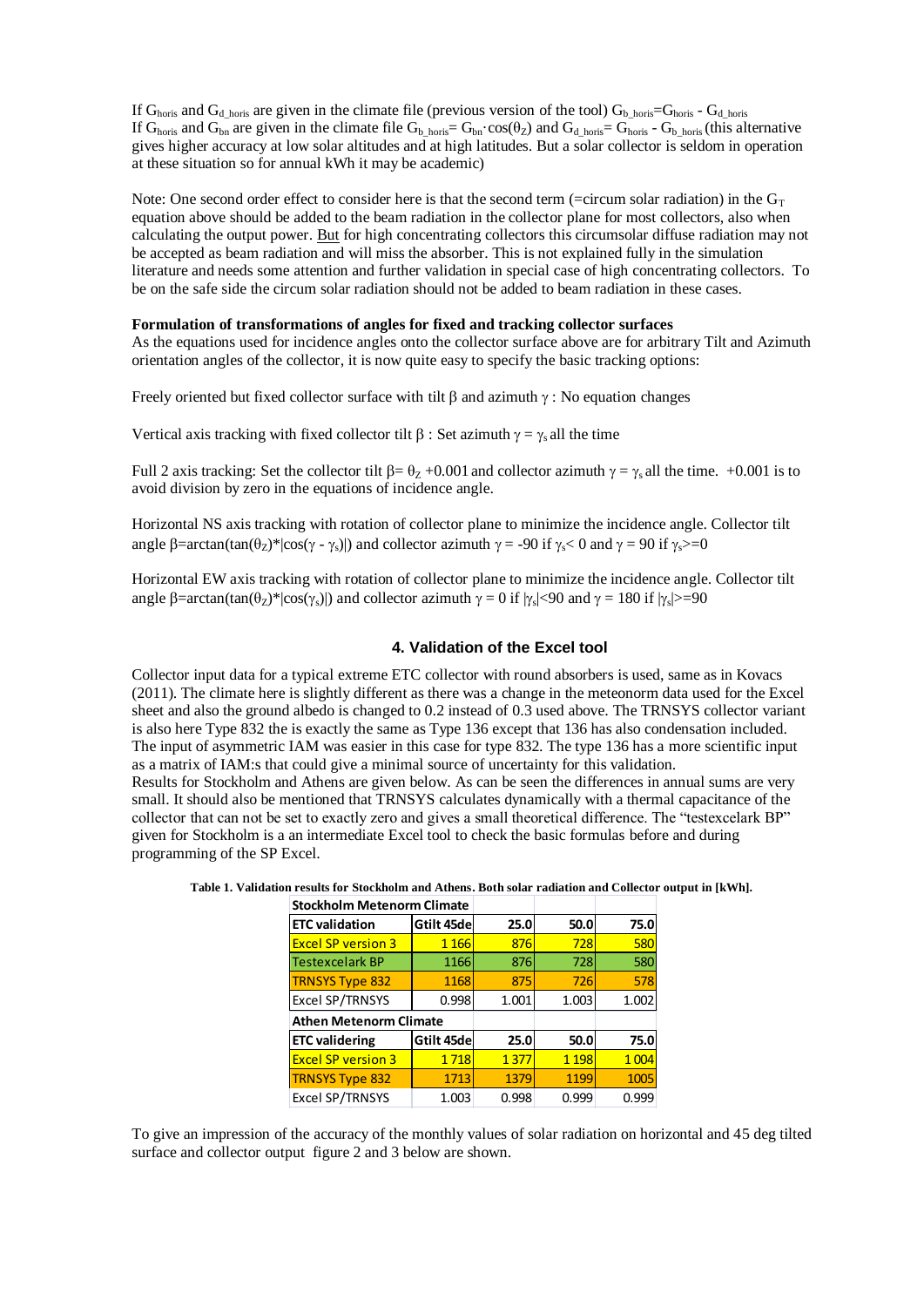

**Figure 8. Comparison of total solar radiation on horizontal and 45 degree tilted surface**



**Figure 9. Comparison of Energy output for 50C operating temperature Stockholm. (The curves overlap so accurately that only the red TRNSYS can be seen clearly)**

|                 | ETC  |
|-----------------|------|
| F'ta en         | 0.65 |
| Ktätadiff       | 1.22 |
| b0              | 0    |
| c1 (tm-ta)      | 1.5  |
| c2 (tm-ta)^2    | 0.01 |
| c3 wind*(tm-ta) | 0    |
| c4 (EL-Ta^4)    | 0    |
| c5 dTm/dt       | 0    |
| c6 wind*Gtot    | O    |
| Korrection vind | 0.5  |

**Tab. 2: Collector input parameters for the ETC collector:**

**Tab. 3:Assymmetric Incidence angle input data for the ETC collector:**

| <b>1 ab. 3. Assymmetric Incluence angle input uata for the ETC conector.</b> |  |      |      |      |      |      |       |      |       |  |      |      |       |      |      |      |
|------------------------------------------------------------------------------|--|------|------|------|------|------|-------|------|-------|--|------|------|-------|------|------|------|
| Angle,                                                                       |  |      |      | -60  | -50  | -40  | $-30$ | -20  | $-10$ |  | 10   | 20   | 30    | 40   | 50   | 60   |
| K b, 1                                                                       |  |      | 1.76 | 1.76 | 1.73 | 1.41 | 1.275 | 1.14 | 1.07  |  | 1.07 | 1.14 | 1.275 | 1.41 | 1.73 | 1.76 |
| K b. L                                                                       |  | 0.35 | 0.7  | 0.84 | 0.92 | 0.97 | 0.985 |      |       |  |      |      | 0.985 | 0.97 | 0.92 | 0.84 |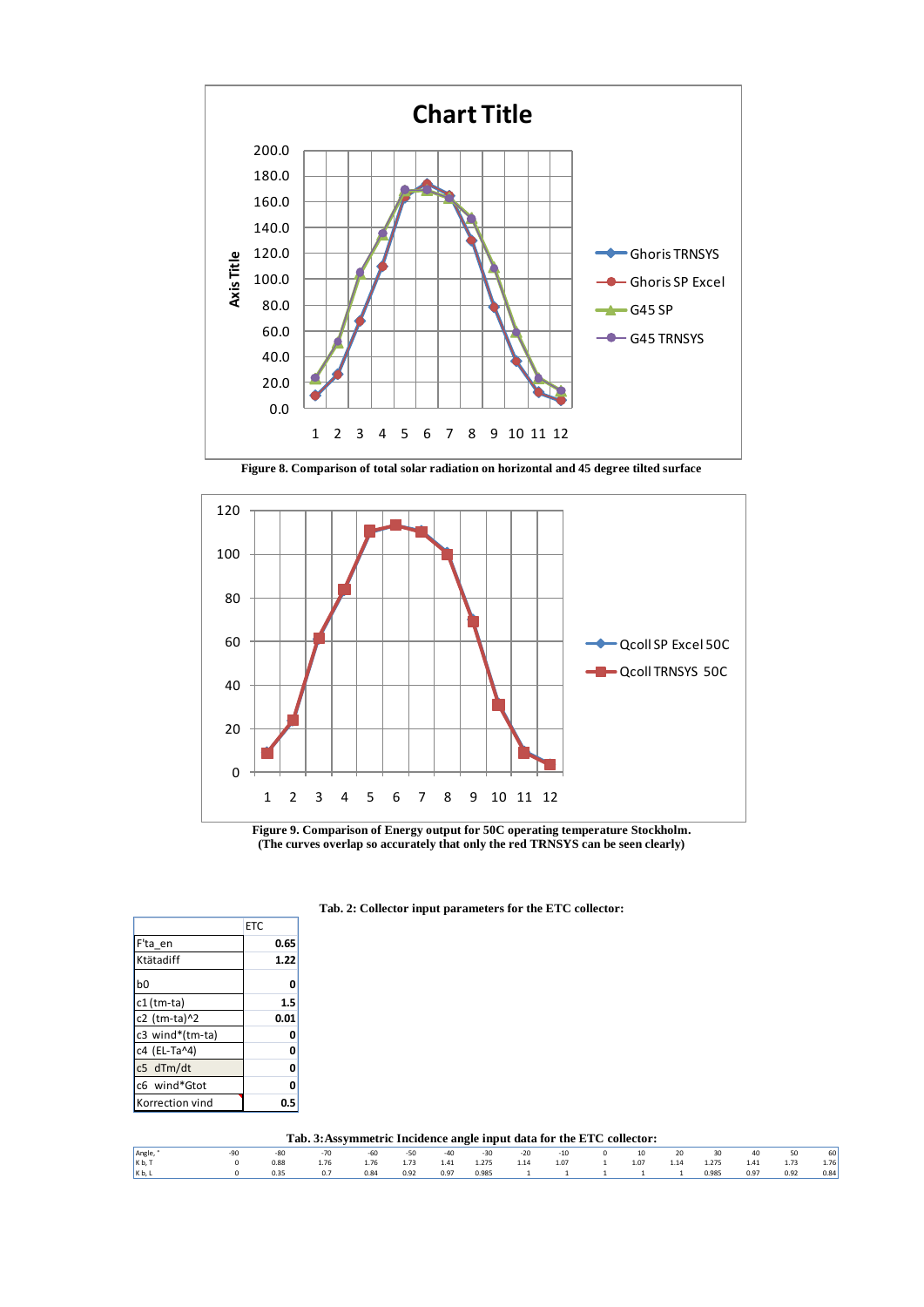Below is shown the TRNSYS setup in Visual Studio for the validation of the calculation tool. The type 832 is used that has been continuously developed within IEA SH&C Task 26 and 32 and now will be used in IEA 44 with some additions. The collector model programming has all the time followed the EN 12975 standard so that the collector parameters from test can be used directly even without TRNSYS unit conversions. The climate data is from the same Meteonorm version 6.1 but added to TRNSYS in the form of a TMY file.



**Figure 10: TRNSYS 16 Studio setup for type 832 validation calculations**

## **5. Discussion and conclusions**

A well documented and transparent calculation tool is created for calculation of exactly comparable collector energy output values under well defined conditions for the European market.

EN12975 test data from both stationary SS testing and quasi dynamic testing QDT can be used directly in the tool.

The tool is not intended to replace detailed system simulation, as the operating conditions of constant temperature is just an approximation of the conditions in a real system to have a well defined common ground for comparisons.

A TRNSYS model type 832 is also available with exactly the same model setup for the use in system simulation. This model has been used to validate the excel tool.

In the future upgrades of the tool are possible to cover unglazed collectors that are operating below the dew point. Also PVT (Photovoltaic Thermal collectors) and Air collectors are on the list. For concentrating collectors tracking limitations and internal shading could be added.

## **References**

Braun, J.E. and Mitchell, J.C. (1983) Solar Geometry for fixed and tracking surfaces. Solar Energy 1983 Vol 31 No 5 pp. 439-444.

CEN, European committee for standardization. (2006) *"EN 12975-2:2006, Thermal solar systems and components - Collectors - Part 2: Test methods"*